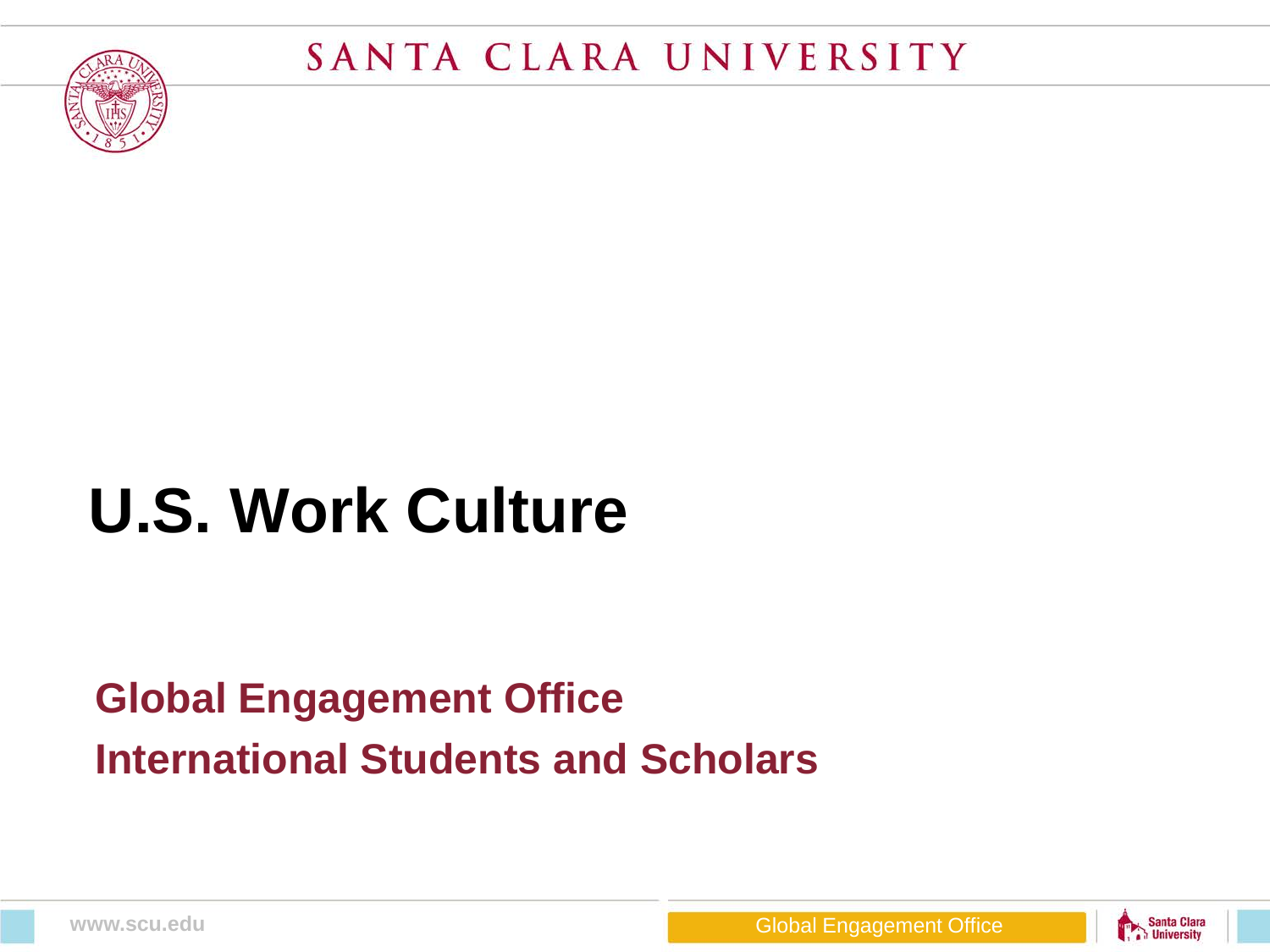

#### SANTA CLARA UNIVERSITY



Santa Clara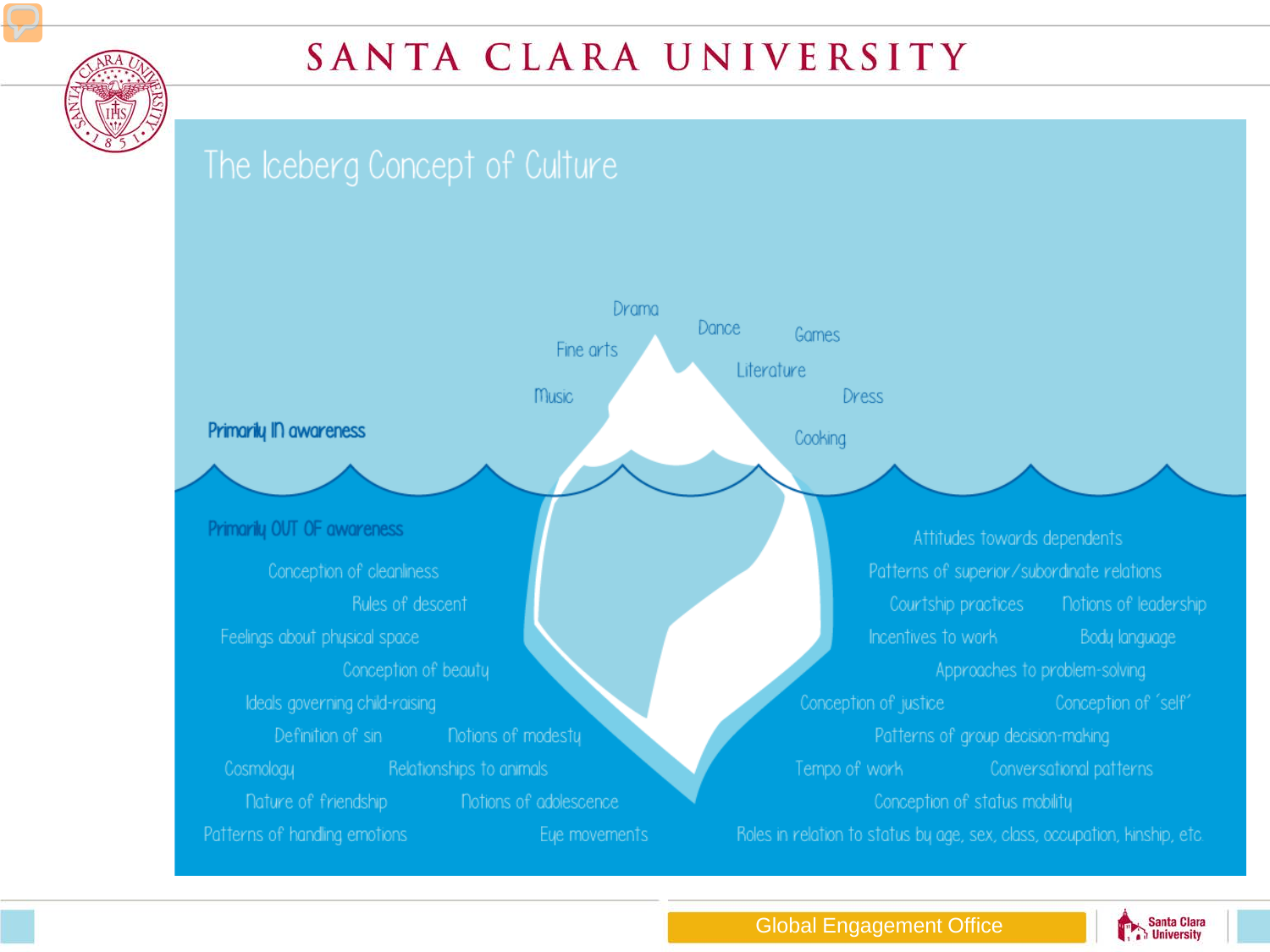

## **American Culture and Silicon Valley**

- **There is no one "American culture"**
- Cultural norms and expectations vary by location, **and by work place**
- **The bay area is one of the most diverse places in the U.S. and has the highest rate of immigration in the U.S.**
- **Companies in this area typically have global workforce, and this is especially true in most engineering and technology organizations.**

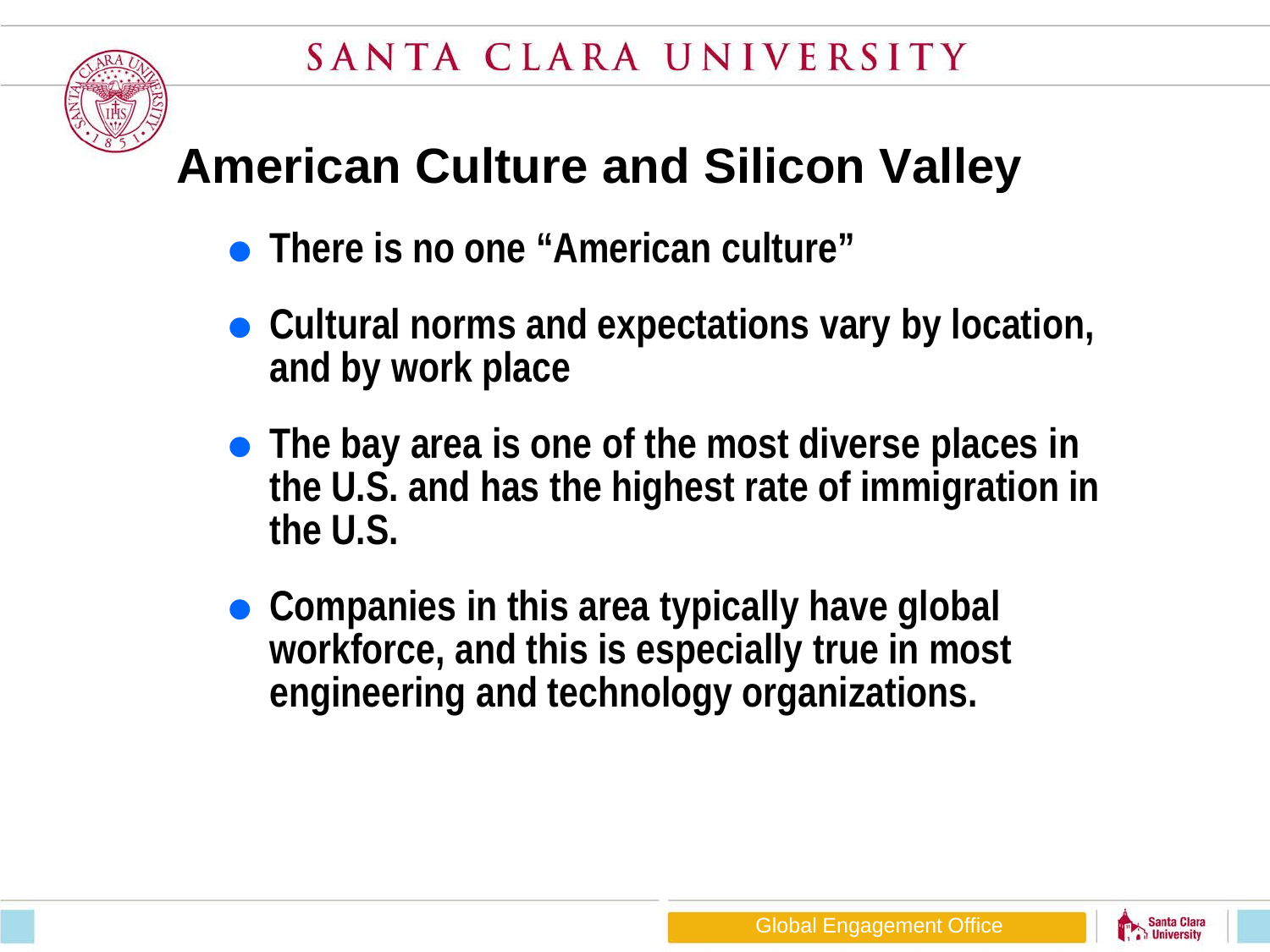

## **American Values Define Our Work Culture**

- *Independence and Self-Determination*
	- Americans believe in self-improvement, and the power to change their life.
	- Individual contributions, novel ideas are valued
	- Achievement Oriented
	- Competitiveness
- *All people are "created equal"*
	- Americans do not often show of deference to people in authority.
	- Formal titles, such as "sir" and "madam" are seldom used between adults.
	- It is considered unacceptable to treat people differently based on their identity or personal traits

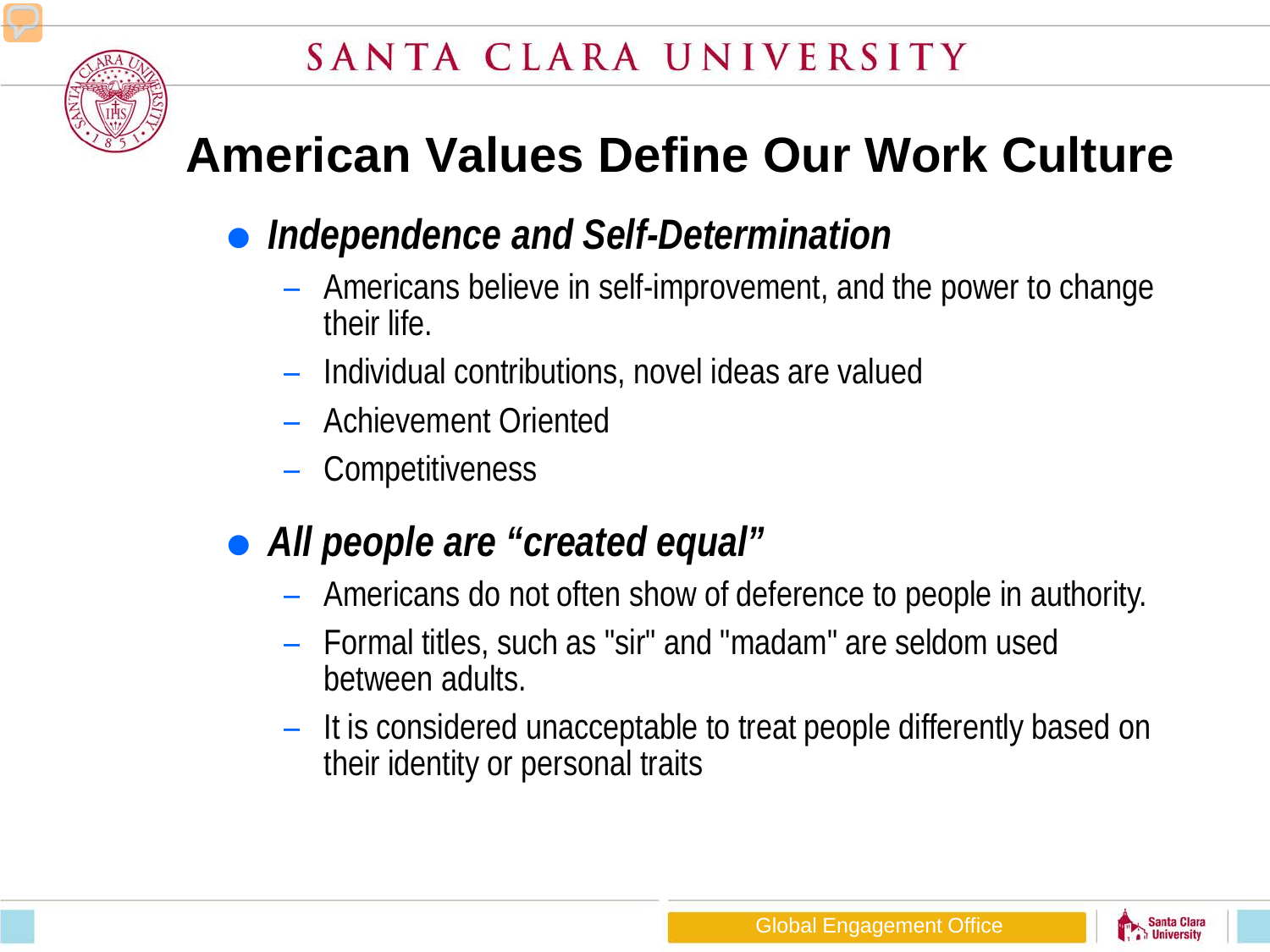

## **American Values Define Our Work Culture**

#### *Direct & Assertive Communication*

- Speak up, express your opinions
- It's okay to disagree
- This often comes off as rude

#### *Time is Money*

- Time is a commodity -- you can waste it the same way you can waste water or food
- It may reflect poorly if you are late to an agreed upon appointment.
- *Forward Looking, Always Moving*
	- Change is associated with innovation, progress, improvement.
	- Holding on to traditions can be considered negative and imply old and outdated ways.

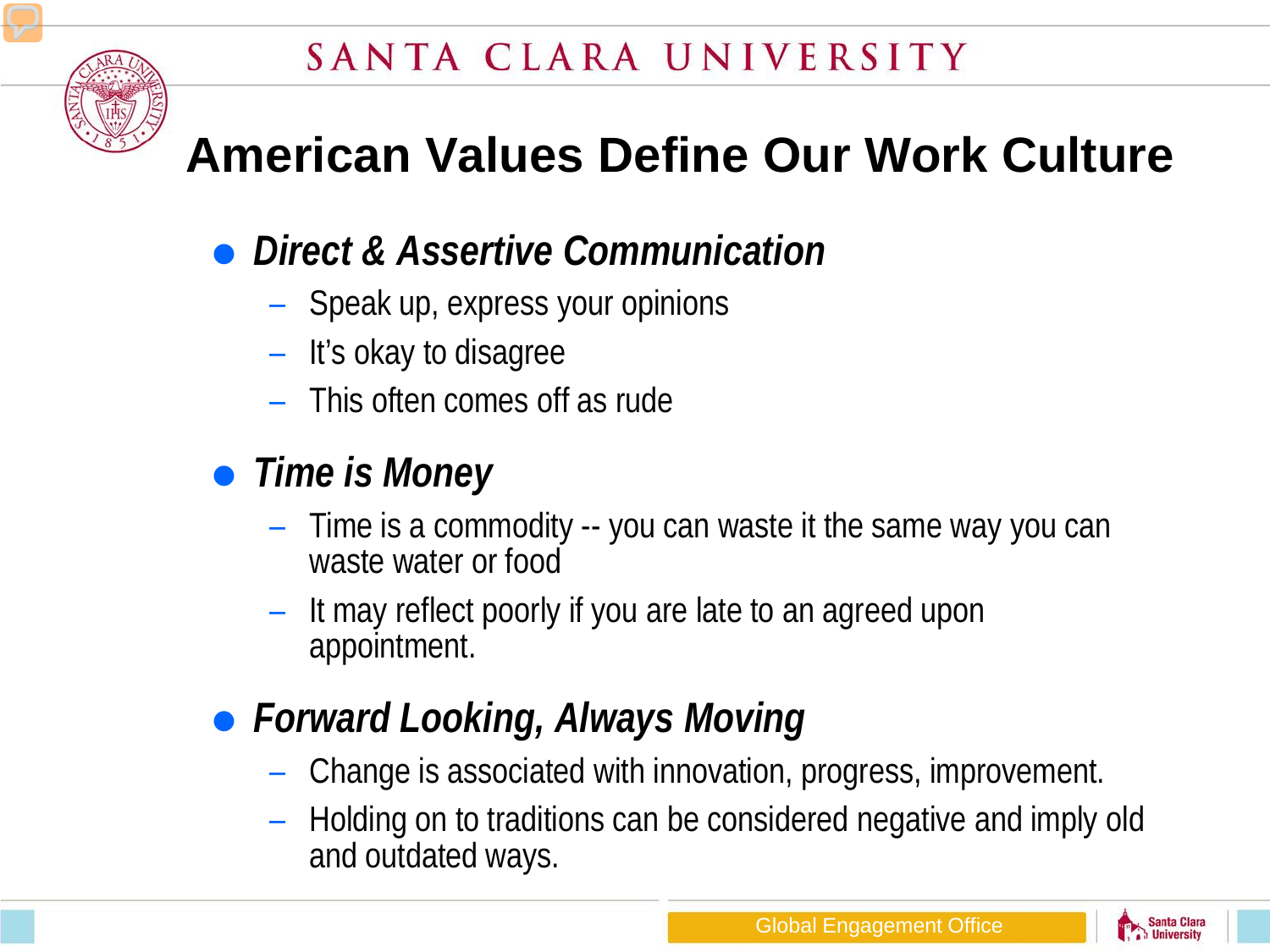#### SANTA CLARA UNIVERSITY



### **Physical Space, Persistence and Social Interactions**

- **Physical Space**
	- Smiling
	- Firm handshakes
	- The American "bubble" (2-3 ft)

## **Persistence**

- Timelines are generally followed
- You do not need to regularly follow-up
- Being too persistent can be considered rude or even scary

## **• Social Interactions**

- Idioms
- Informal, Casual
- Surface Level
- Americans generally make friends easily, open to new friends and people

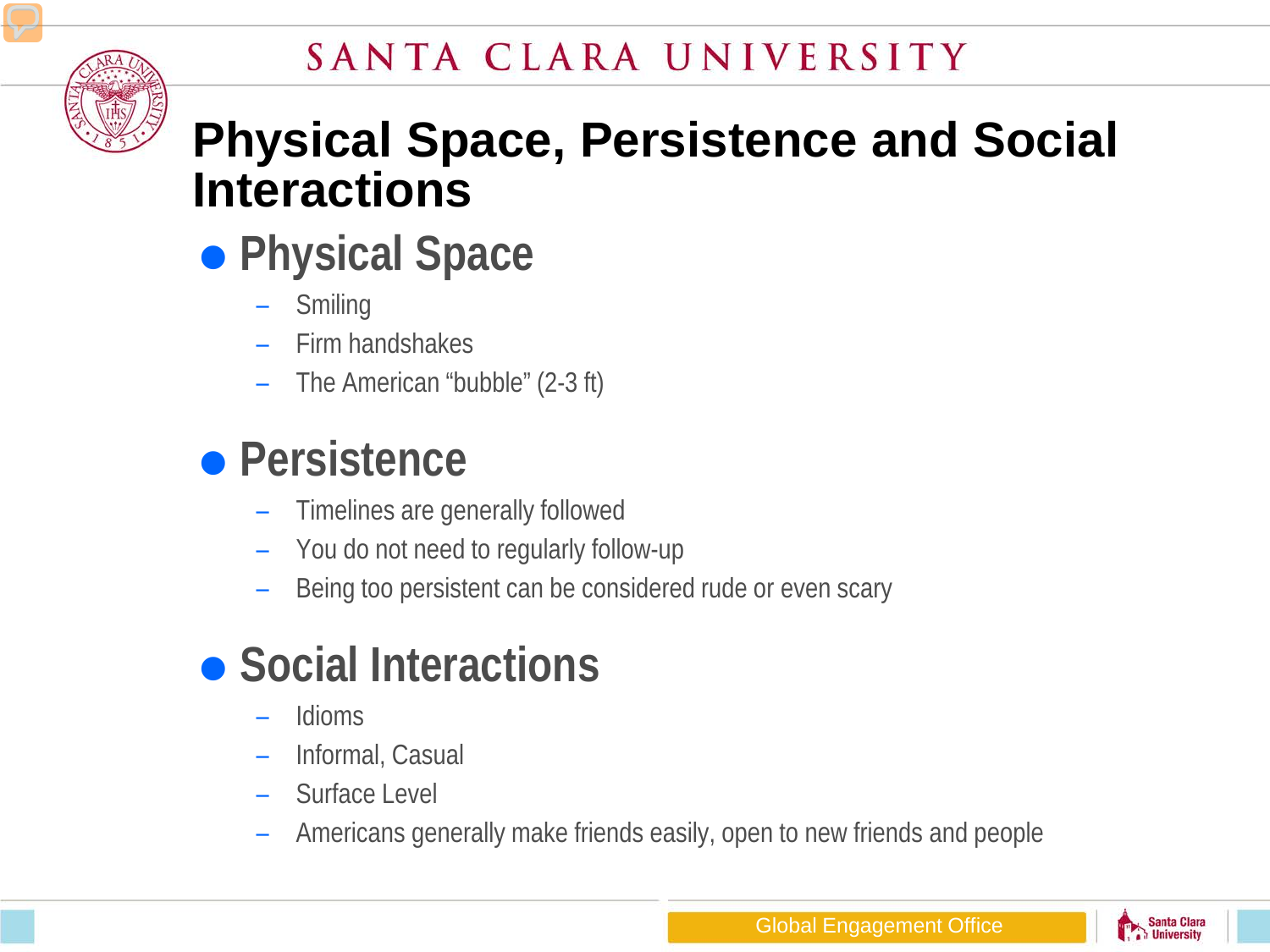

## **Q&A**

#### **Please keep questions and comments general in nature (not specific to your situation).**